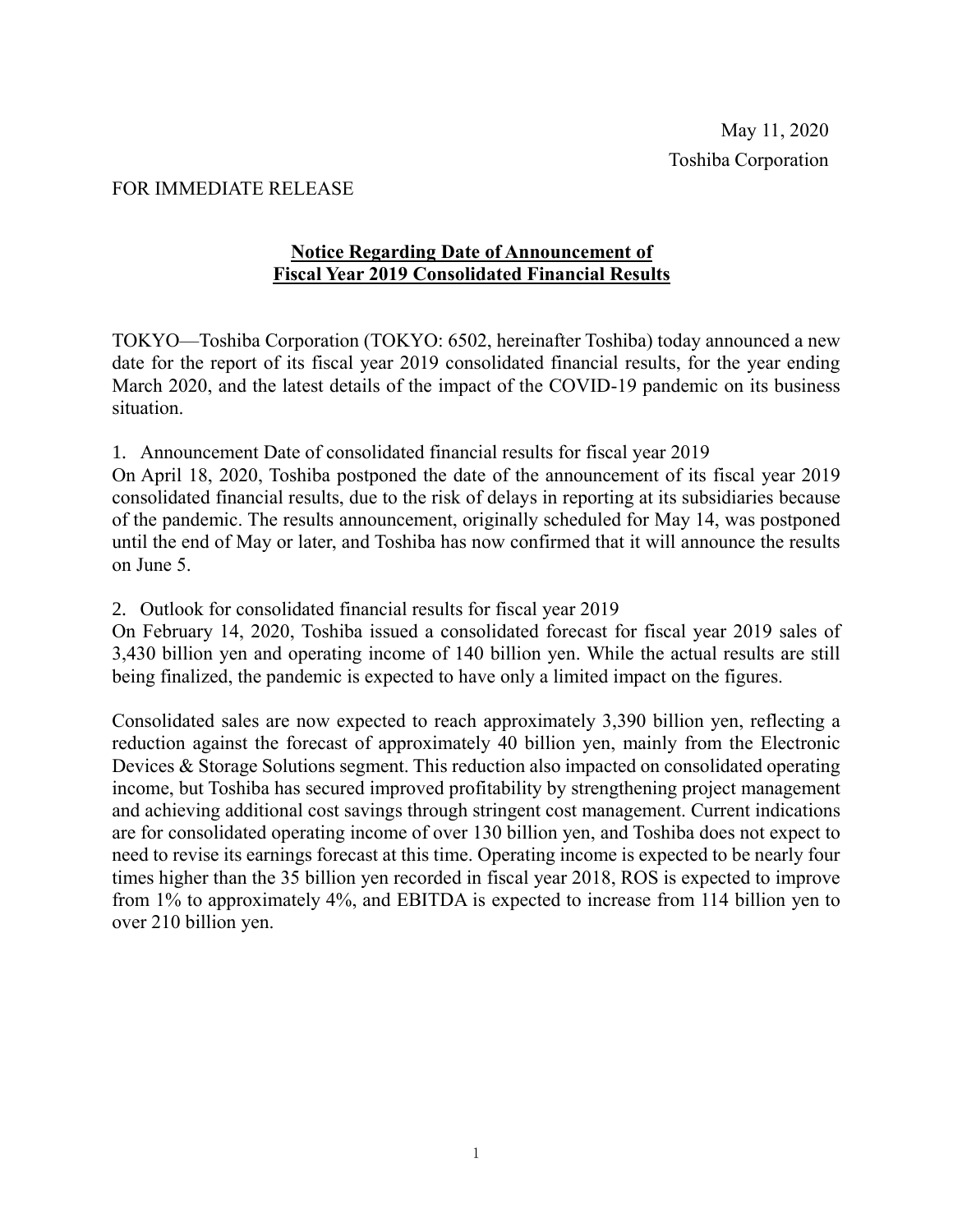| Consolidated Financial  | FY2018            | FY2019                    | Note                            |
|-------------------------|-------------------|---------------------------|---------------------------------|
| Results for Fiscal Year | Results           | Provisional tally         |                                 |
| <b>Sales</b>            | 3,694 billion yen | approx. 3,390 billion yen | Forecast as of February 14:     |
|                         |                   |                           | 3,430 billion yen               |
| Operating Income        | 35 billion yen    | over 130 billion yen      | Including 1 and 2 below //      |
|                         |                   |                           | Forecast as of February 14:     |
|                         |                   |                           | 140 billion yen                 |
| ROS.                    | $1\%$             | approx. 4%                |                                 |
| <b>EBITDA</b>           | 114 billion yen   | over 210 billion yen      |                                 |
| <b>EBITDA</b> Margin    | $3\%$             | approx. $6\%$             |                                 |
| 1. Structural reform    | -45 billion yen   | approx. -11 billion yen   |                                 |
| costs, etc.             |                   |                           |                                 |
| 2. Impact of            |                   | approx. -20 billion yen   | Impact of profit decline due to |
| COVID-19                |                   |                           | delay in sales timing           |
| Core Operating Income   | 81 billion yen    | over 161 billion yen      |                                 |
| (Excluding 1 and 2)     |                   |                           |                                 |
| from operating          |                   |                           |                                 |
| income)                 |                   |                           |                                 |

\*EBITDA is stated as operating income + depreciation expense

As explained in the November 13, 2019 "Toshiba Next Plan Progress Report," Toshiba has established a stable portfolio centered on BtoB businesses not easily affected by economic fluctuations. It has done this by divesting BtoC businesses, including home appliances and PCs, and by withdrawing from overseas nuclear power plant construction, a liquefied natural gas (LNG) business in the U.S., and the memory business. The company has also implemented procurement and sales reforms in a cross-company project that aims to continually strengthen basic profitability. Despite this, it was inevitable that Toshiba would feel the impact of the COVID-19 pandemic, though the effect on the fiscal year 2019 consolidated results will be limited. Toshiba will continue to finalize the results in readiness for the June 5 announcement.

## 3. Latest Situation related to COVID-19 pandemic

In responding to the pandemic, Toshiba prioritizes the safety of its customers and business partners and its employees and their families. Measures taken so far include setting up an environment for remote work, and the deployment of the best possible measures to minimize risk of workplace infection. This has allowed Toshiba to continue the manufacturing, service and maintenance and logistics operations that are essential to fulfilling its responsibility to maintain social infrastructure.

- (1) Domestic manufacturing sites are all operating. Part of the manufacturing line at a Toshiba Electronic Devices & Storage Corporation affiliate suspended operation for disinfection under the guidance of the public health authority, following the discovery of a worker infected with the virus. Operations have already restarted. Part of the production line at Toshiba Lighting & Technology Corporation's factory is currently on hold, due to the customer demand situation.
- (2) Outside Japan, all sites in China resumed operation last month, except for a Toshiba Lighting & Technology Corporation affiliate, which suspended operation on April 21 due to the customer demand situation. It will restart operation on May 12. Manufacturing sites